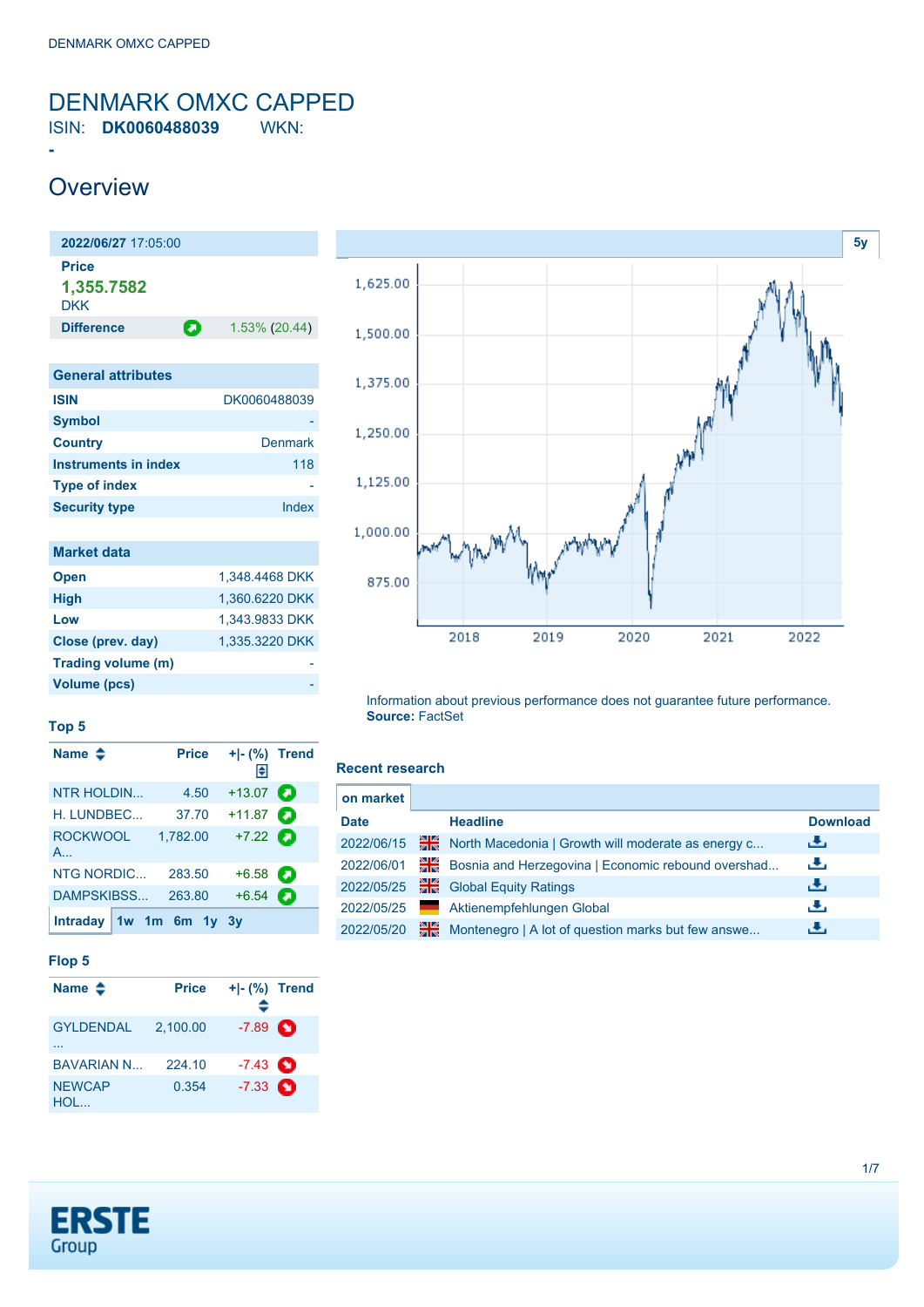| ATLANTIC P                 |                         | 11.20 |  | $-7.05$ $\bullet$ |   |  |
|----------------------------|-------------------------|-------|--|-------------------|---|--|
| NORDIC SHI                 |                         | 0.091 |  | $-5.60$           | O |  |
|                            | Intraday 1w 1m 6m 1y 3y |       |  |                   |   |  |
|                            |                         |       |  |                   |   |  |
| <b>Futures and Options</b> |                         |       |  |                   |   |  |
| <b>Related Futures</b>     |                         |       |  |                   |   |  |
| <b>Related Options</b>     |                         |       |  |                   |   |  |

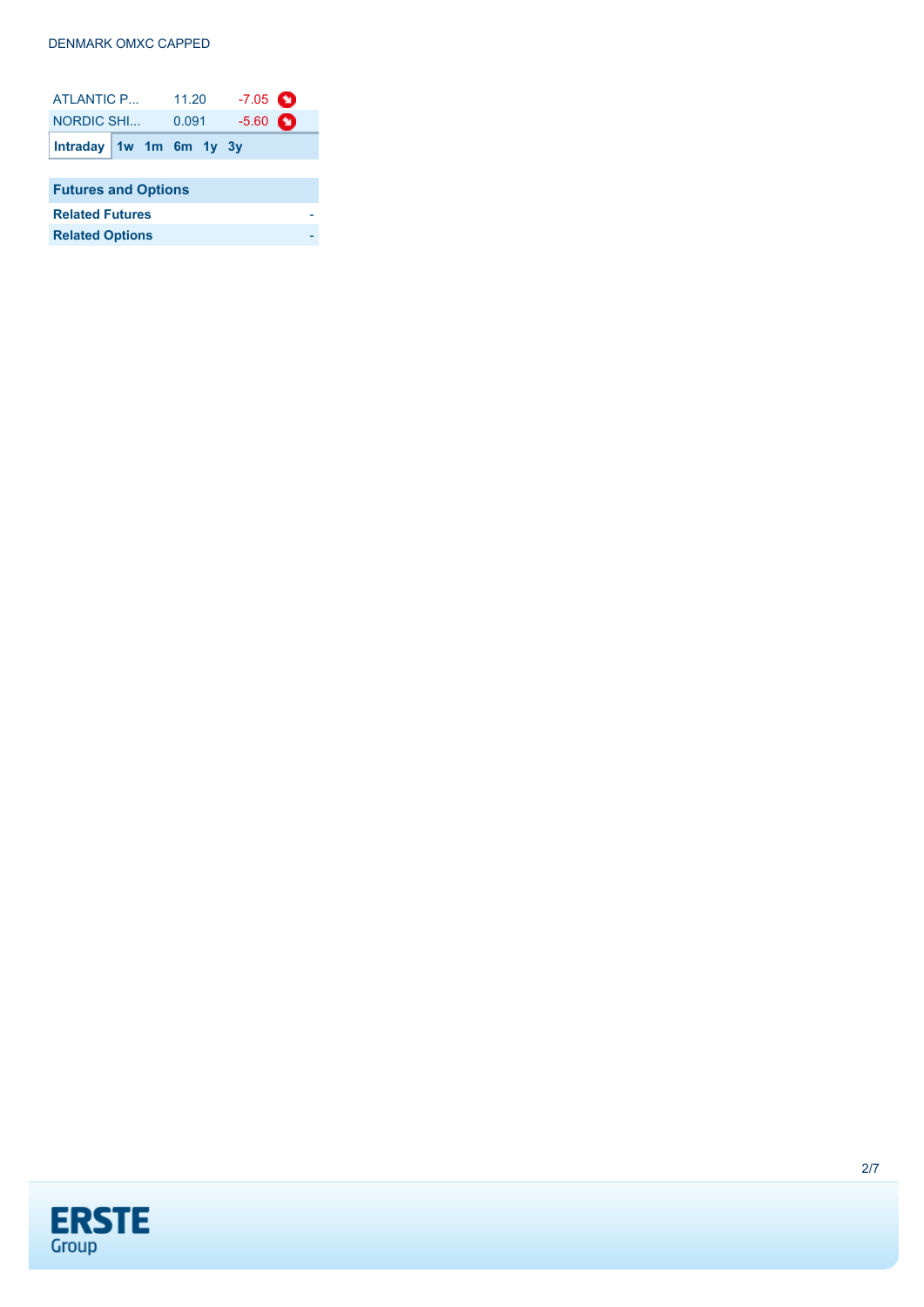### Details

**2022/06/27** 17:05:00 **Price 1,355.7582** DKK

**Difference 1.53% (20.44)** 

| <b>General attributes</b> |                |
|---------------------------|----------------|
| <b>ISIN</b>               | DK0060488039   |
| <b>Symbol</b>             |                |
| <b>Country</b>            | <b>Denmark</b> |
| <b>Security type</b>      | Index          |
| Instruments in index      | 118            |

| <b>Market data</b> |                |
|--------------------|----------------|
| <b>Open</b>        | 1.348.4468 DKK |
| <b>High</b>        | 1,360.6220 DKK |
| Low                | 1,343.9833 DKK |
| Close (prev. day)  | 1,335.3220 DKK |
| Trading volume (m) |                |
| Volume (pcs)       |                |



Information about previous performance does not guarantee future performance. **Source:** FactSet

| <b>Price data</b>                           |                             |
|---------------------------------------------|-----------------------------|
| Ø price 5 days   Ø volume 5 days (pcs.)     | 1,323.0642 DKK (0)          |
| Ø price 30 days   Ø volume 30 days (pcs.)   | 1,359.3328 DKK (0)          |
| Ø price 100 days   Ø volume 100 days (pcs.) | 1,414.7680 DKK (0)          |
| Ø price 250 days   Ø volume 250 days (pcs.) | 1,507.6433 DKK (0)          |
| <b>YTD High   date</b>                      | 1,623.0467 DKK (2022/01/04) |
| <b>YTD Low   date</b>                       | 1,269.3003 DKK (2022/06/17) |
| 52 Weeks High   date                        | 1,641.9410 DKK (2021/09/07) |
| 52 Weeks Low   date                         | 1,269.3003 DKK (2022/06/17) |
|                                             |                             |



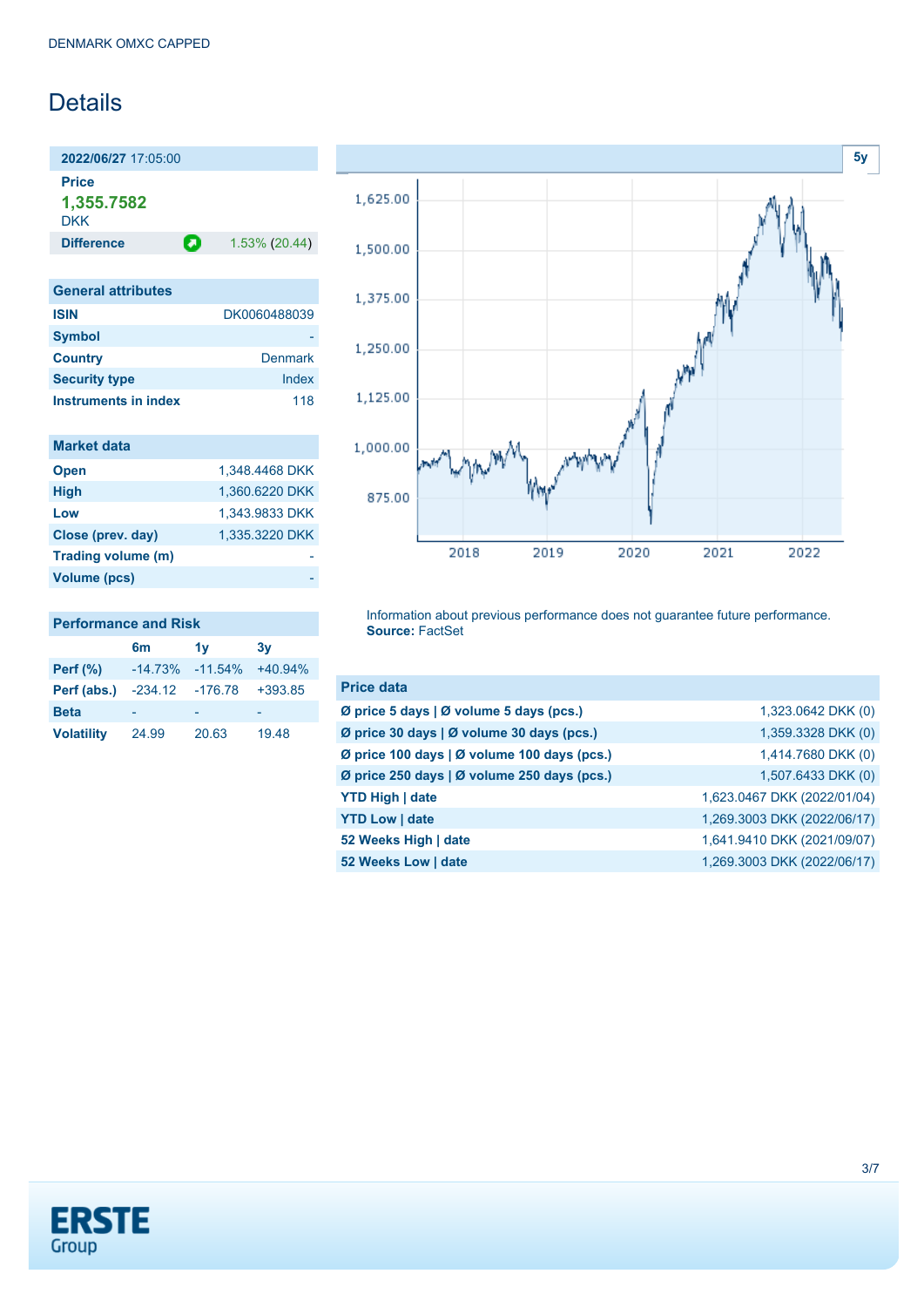## **Composition**

| Page 1 of 2 |  |
|-------------|--|
|             |  |
|             |  |

| Name $\clubsuit$<br><b>ISIN</b>                  | <b>Price</b> | Diff % $\triangle$<br>$Diff +/-$ | Performance $\clubsuit$ | <b>Date</b><br><b>Time</b> | Turnover Pc. ♦<br>Turnover Money ♦ |
|--------------------------------------------------|--------------|----------------------------------|-------------------------|----------------------------|------------------------------------|
| A.P. MOLLER-MAERSK A/S CL<br>DK0010244425        | 17,260.00    | 2.49%<br>420.00                  |                         | 22/06/27<br>16:59:55       | 4,044<br>69,817,365.00             |
| A.P. MOLLER-MAERSK B<br>DK0010244508             | 17.465.00    | 2.10%<br>360.00                  | Ξ                       | 22/06/27<br>16:59:50       | 20.543<br>359,884,702.51           |
| AALBORG BOLDSPILKLUB A/S<br>DK0060868966         | 40.40        | $0.00\%$<br>0.00                 |                         | 22/06/27<br>12:57:42       | 155<br>6,262.00                    |
| <b>AGAT EJENDOMME A/S</b><br>DK0010258995        | 2.00         | $-2.44%$<br>$-0.05$              |                         | 22/06/27<br>16:54:45       | 7,092<br>14,212.91                 |
| <b>AGF A/S CLASS B</b><br>DK0010263722           | 0.534        | 3.89%<br>0.02                    |                         | 22/06/27<br>16:25:59       | 82,511<br>42,457.53                |
| ALK-ABELLÓ B A/S<br>DK0061802139                 | 125.80       | 1.86%<br>2.30                    | ⋾                       | 22/06/27<br>16:59:44       | 201,306<br>25,215,164.85           |
| <b>ALM BRAND A/S</b><br>DK0015250344             | 10.70        | 0.28%<br>0.03                    |                         | 22/06/27<br>16:59:59       | 848,493<br>9,077,304.14            |
| <b>AMBU A/S</b><br>DK0060946788                  | 76.62        | $-0.65%$<br>$-0.50$              |                         | 22/06/27<br>16:59:56       | 1,002,036<br>78,215,442.06         |
| <b>ATLANTIC PETROLEUM P/F</b><br>FO000A0DN9X4    | 11.20        | $-7.05%$<br>$-0.85$              |                         | 22/06/27<br>16:59:42       | 31.253<br>355,800.10               |
| <b>BANG &amp; OLUFSEN A/S</b><br>DK0010218429    | 14.26        | 1.13%<br>0.16                    | ▋                       | 22/06/27<br>16:59:36       | 154.842<br>2,205,978.79            |
| <b>BANKNORDIK P/F</b><br>FO0000000088            | 129.50       | 0.39%<br>0.50                    |                         | 22/06/27<br>15:30:58       | 544<br>70,049.50                   |
| <b>BAVARIAN NORDIC A/S</b><br>DK0015998017       | 224.10       | $-7.43%$<br>$-18.00$             |                         | 22/06/27<br>16:59:36       | 1,204,773<br>273,964,690.30        |
| <b>BIOPORTO A/S</b><br>DK0011048619              | 1.152        | 0.70%<br>0.01                    |                         | 22/06/27<br>15:25:49       | 97,038<br>109,599.73               |
| <b>BLUE VISION A/S 'A'</b><br>DK0061155009       | 0.77         | 0.00%<br>0.00                    |                         | 22/06/27<br>16:35:01       | 50,672<br>38,327.16                |
| <b>BRD. KLEE B A/S</b><br>DK0010129089           | 3,640.00     | 0.55%<br>20.00                   |                         | 22/06/22<br>15:20:05       | 2<br>7,280.00                      |
| <b>BRODRENE HARTMANN A/S</b><br>DK0010256197     | 243.50       | $-0.41%$<br>$-1.00$              |                         | 22/06/27<br>16:59:53       | 2,658<br>646,488.00                |
| BRØNDBYERNES IF FODBOLD A<br>DK0010247956        | 0.60         | $-2.91%$<br>$-0.02$              |                         | 22/06/27<br>16:48:21       | 235,999<br>143,259.55              |
| <b>CARLSBERG A A/S</b><br>DK0010181676           | 1,035.00     | 0.49%<br>5.00                    |                         | 22/06/27<br>15:43:59       | 300<br>303,667.00                  |
| CARLSBERG A/S SER. 'B'<br>DK0010181759           | 908.40       | 1.20%<br>10.80                   | Ī                       | 22/06/27<br>16:59:47       | 275,417<br>248,740,553.10          |
| <b>CBRAIN A/S</b><br>DK0060030286                | 183.50       | 2.51%<br>4.50                    |                         | 22/06/27<br>16:59:57       | 30.093<br>5,488,840.30             |
| <b>CEMAT A/S</b><br>DK0010271584                 | 0.78         | $-3.70%$<br>$-0.03$              |                         | 22/06/27<br>16:53:40       | 10,785<br>8,652.90                 |
| <b>CHEMOMETEC A/S</b><br>DK0060055861            | 807.00       | 0.06%<br>0.50                    |                         | 22/06/27<br>16:59:59       | 55,812<br>45,442,995.75            |
| <b>CHRISTIAN HANSEN HOLDING </b><br>DK0060227585 | 536.00       | 1.86%<br>9.80                    | Ξ                       | 22/06/27<br>16:59:42       | 220,569<br>117,679,747.00          |

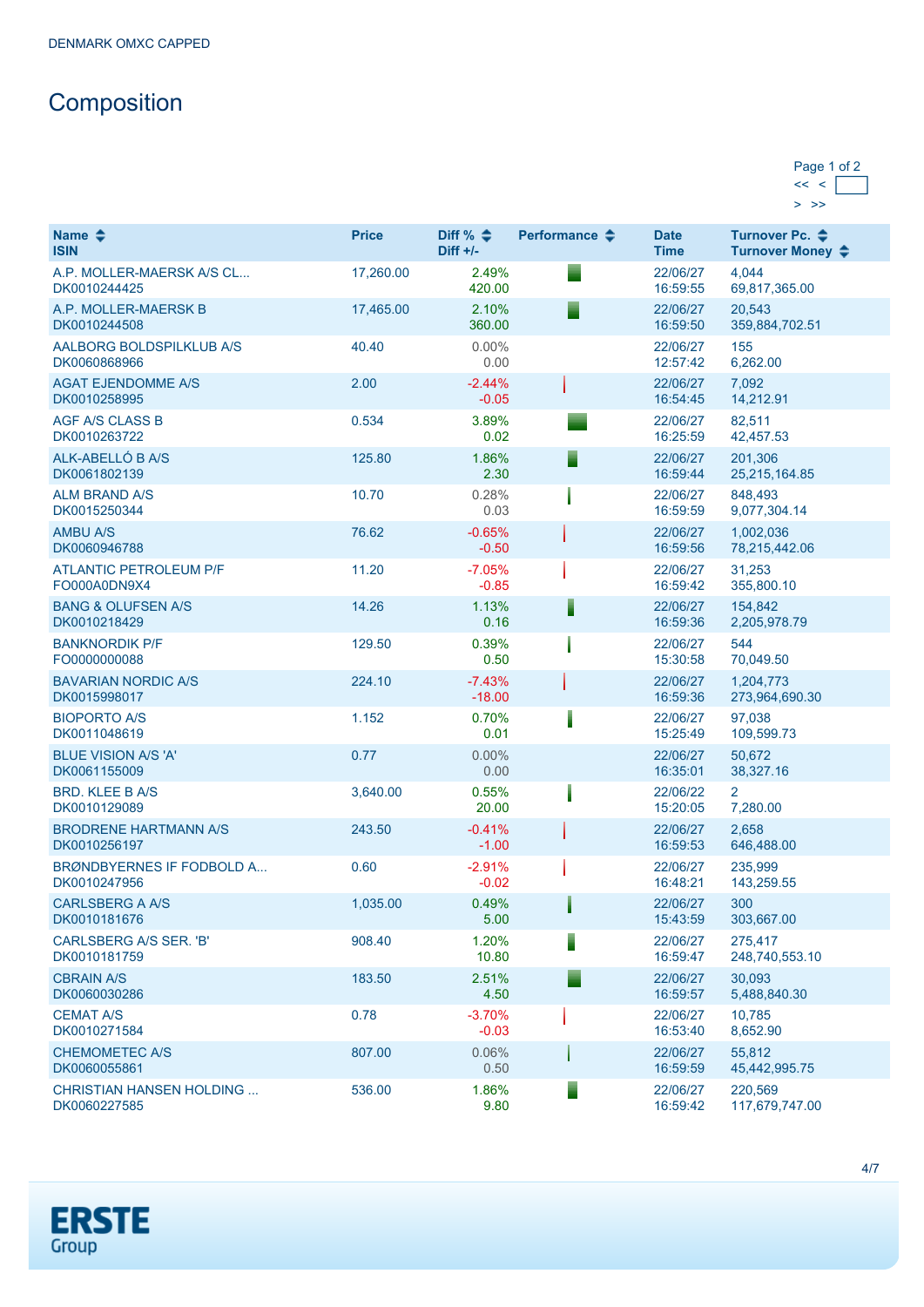| <b>COLOPLAST A/S SER. B</b><br>DK0060448595      | 836.60    | 3.21%<br>26.00        |   | 22/06/27<br>16:59:52 | 311,896<br>260,750,118.90   |
|--------------------------------------------------|-----------|-----------------------|---|----------------------|-----------------------------|
| <b>COLUMBUS A/S</b><br>DK0010268366              | 7.98      | $-1.48%$<br>$-0.12$   |   | 22/06/27<br>16:01:33 | 17,536<br>140,015.55        |
| DAMPSKIBSSELSKABET NORDEN<br>DK0060083210        | 263.80    | 6.54%<br>16.20        |   | 22/06/27<br>16:59:40 | 97,968<br>25,554,893.80     |
| DANSKE ANDELSKASSERS BANK<br>DK0060299063        | 10.50     | $0.00\%$<br>0.00      |   | 22/06/27<br>14:54:46 | 800<br>8,389.50             |
| <b>DANSKE BANK A/S</b><br>DK0010274414           | 108.75    | 1.21%<br>1.30         | F | 22/06/27<br>16:59:33 | 1,871,693<br>203,792,953.77 |
| <b>DANTAX A/S</b><br>DK0015205637                | 432.00    | $0.00\%$<br>0.00      |   | 22/06/22<br>15:36:20 | 30<br>12,734.00             |
| <b>DEMANT A/S</b><br>DK0060738599                | 283.60    | $-1.80%$<br>$-5.20$   |   | 22/06/27<br>16:59:52 | 272,567<br>77,892,541.45    |
| <b>DFDS A/S</b><br>DK0060655629                  | 235.00    | 3.34%<br>7.60         |   | 22/06/27<br>16:59:37 | 43,681<br>10,150,497.10     |
| <b>DJURSLANDS BANK A/S</b><br>DK0060136273       | 334.00    | 0.00%<br>0.00         |   | 22/06/27<br>14:45:25 | 101<br>33,934.00            |
| <b>DSV A/S</b><br>DK0060079531                   | 1,052.00  | 2.43%<br>25.00        | ▀ | 22/06/27<br>16:59:55 | 368,017<br>386,234,751.00   |
| <b>EAC INVEST A/S</b><br>DK0061277894            | 11,500.00 | $-0.86%$<br>$-100.00$ |   | 22/06/20<br>09:00:02 | $\mathbf{1}$<br>11,500.00   |
| <b>FAST EJENDOM DANMARK A/S</b><br>DK0060522746  | 136.00    | $-0.73%$<br>$-1.00$   |   | 22/06/27<br>10:15:21 | 9<br>1,236.00               |
| <b>FIRSTFARMS A/S</b><br>DK0060056166            | 80.80     | $-0.98%$<br>$-0.80$   |   | 22/06/27<br>16:30:52 | 1,140<br>91,986.60          |
| <b>FLSMIDTH &amp; CO. A/S</b><br>DK0010234467    | 189.05    | 5.91%<br>10.55        |   | 22/06/27<br>16:59:32 | 412,134<br>77,600,512.56    |
| <b>FLUGGER GROUP A/S SER. B</b><br>DK0010218189  | 459.00    | 0.88%<br>4.00         |   | 22/06/27<br>16:51:19 | 1,146<br>517,729.00         |
| <b>FYNSKE BANK A/S</b><br>DK0060520377           | 126.00    | $0.00\%$<br>0.00      |   | 22/06/27<br>12:45:57 | 628<br>79,128.00            |
| <b>GABRIEL HOLDING A/S</b><br>DK0060124691       | 565.00    | $-0.88%$<br>$-5.00$   |   | 22/06/27<br>15:34:57 | 26<br>14,605.00             |
| <b>GENMAB A/S</b><br>DK0010272202                | 2,272.00  | 1.79%<br>40.00        | ▀ | 22/06/27<br>16:59:31 | 101,589<br>230,216,519.00   |
| <b>GERMAN HIGH STREET PROPER</b><br>DK0060093524 | 150.00    | 4.17%<br>6.00         |   | 22/06/27<br>16:54:45 | 59<br>8,850.00              |
| GLUNZ & JENSEN HOLDING A/<br>DK0010249309        | 83.50     | 1.21%<br>1.00         | Ē | 22/06/27<br>16:32:53 | 430<br>35,905.00            |
| <b>GN STORE NORD A/S</b><br>DK0010272632         | 243.70    | $-0.20%$<br>$-0.50$   |   | 22/06/27<br>16:59:41 | 465,527<br>114,474,838.05   |
| <b>GRØNLANDSBANKEN A/S</b><br>DK0010230630       | 610.00    | $-0.81%$<br>$-5.00$   |   | 22/06/27<br>15:54:44 | 1,804<br>1,106,510.00       |
| <b>GYLDENDAL A A/S</b><br>DK0010247527           | 2,100.00  | $-7.89%$<br>$-180.00$ |   | 22/06/27<br>16:53:40 | 1.<br>2,100.00              |
| <b>GYLDENDAL B A/S</b><br>DK0010247600           | 442.00    | $-3.91%$<br>$-18.00$  |   | 22/06/20<br>14:56:24 | 487<br>219,450.00           |
| <b>H+H INTERNATIONAL A/S</b><br>DK0015202451     | 140.80    | 1.59%<br>2.20         | Е | 22/06/27<br>16:59:52 | 28,379<br>3,988,093.70      |
| H. LUNDBECK A/S<br>DK0061804697                  | 37.70     | 11.87%<br>4.00        |   | 22/06/27<br>16:59:48 | 1,592,992<br>60,200,932.26  |
| <b>HARBOES BRYGGERI B A/S</b><br>DK0060014751    | 71.40     | $-1.65%$<br>$-1.20$   |   | 22/06/27<br>16:59:55 | 5,293<br>382,353.40         |
| <b>HVIDBJERG BANK A/S</b>                        | 106.00    | 0.95%                 |   | 22/06/27             | 953                         |

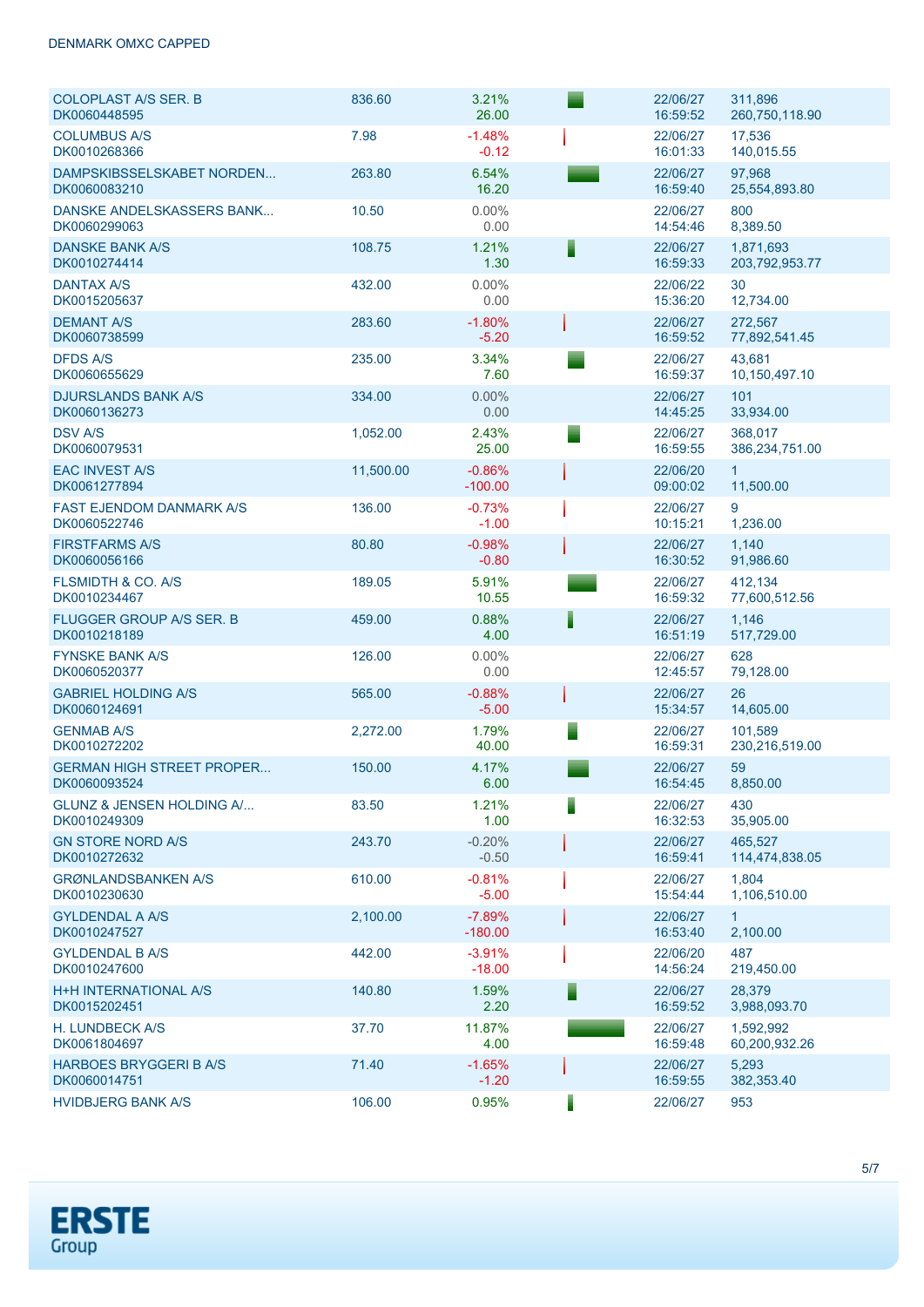| DK0060135978                                    |          | 1.00                 |   | 12:25:06             | 101,018.00                    |
|-------------------------------------------------|----------|----------------------|---|----------------------|-------------------------------|
| <b>INTERMAIL B A/S</b><br>DK0010212224          | 12.50    | 1.63%<br>0.20        |   | 22/06/27<br>13:31:09 | 1,150<br>14,100.80            |
| <b>ISS A/S</b><br>DK0060542181                  | 116.50   | 0.39%<br>0.45        |   | 22/06/27<br>16:59:38 | 278,400<br>32,473,790.77      |
| <b>JEUDAN A/S</b><br>DK0061282464               | 321.00   | $-0.62%$<br>$-2.00$  |   | 22/06/27<br>16:59:55 | 1,086<br>347,957.00           |
| <b>JYSKE BANK A/S</b><br>DK0010307958           | 372.90   | $-0.48%$<br>$-1.80$  |   | 22/06/27<br>16:59:51 | 157,271<br>58,860,635.95      |
| <b>KREDITBANKEN A/S</b><br>DK0010253764         | 4,180.00 | $-0.48%$<br>$-20.00$ |   | 22/06/27<br>11:23:41 | 5<br>20,900.00                |
| <b>KØBENHAVNS LUFTHAVNE A/S</b><br>DK0010201102 | 6,780.00 | 1.50%<br>100.00      |   | 22/06/27<br>15:10:52 | 47<br>311,850.00              |
| <b>LOLLANDS BANK A/S</b><br>DK0060000107        | 586.00   | 0.00%<br>0.00        |   | 22/06/27<br>14:26:13 | 120<br>70,320.00              |
| <b>LUXOR B A/S</b><br>DK0010213628              | 780.00   | 2.63%<br>20.00       |   | 22/06/24<br>13:33:34 | 10<br>7,720.00                |
| LÅN OG SPAR BANK A/S<br>DK0010201532            | 645.00   | $-0.77%$<br>$-5.00$  |   | 22/06/27<br>12:33:05 | 40<br>25,800.00               |
| <b>MATAS A/S</b><br>DK0060497295                | 80.70    | 0.19%<br>0.15        |   | 22/06/27<br>16:59:51 | 63,285<br>5,145,608.90        |
| MT HOJGAARD HOLDING A/S C<br>DK0010255975       | 118.50   | $-3.27%$<br>$-4.00$  |   | 22/06/27<br>16:59:33 | 3,697<br>429,822.00           |
| <b>MØNS BANK A/S</b><br>DK0060133841            | 205.00   | 0.99%<br>2.00        | I | 22/06/27<br>15:44:11 | 287<br>59,668.00              |
| NETCOMPANY GROUP A/S<br>DK0060952919            | 396.40   | 1.85%<br>7.20        |   | 22/06/27<br>16:59:59 | 148,144<br>58,905,922.70      |
| <b>NEWCAP HOLDING A/S</b><br>DK0010212570       | 0.354    | $-7.33%$<br>$-0.03$  |   | 22/06/27<br>16:59:30 | 202,032<br>75,003.84          |
| NILFISK HOLDING A/S DKK20<br>DK0060907293       | 151.40   | 2.57%<br>3.80        |   | 22/06/27<br>16:59:58 | 14,554<br>2,209,345.30        |
| <b>NKT A/S</b><br>DK0010287663                  | 320.80   | 1.84%<br>5.80        |   | 22/06/27<br>16:59:35 | 154,468<br>50,173,035.10      |
| <b>NNIT A/S DKK10</b><br>DK0060580512           | 79.80    | 1.66%<br>1.30        |   | 22/06/27<br>16:59:57 | 32,562<br>2,593,841.10        |
| <b>NORDEA BANK ABP</b><br>FI4000297767          | 65.38    | $-0.70%$<br>$-0.46$  |   | 22/06/27<br>16:59:54 | 1,170,699<br>76,934,246.49    |
| <b>NORDFYNS BANK A/S</b><br>DK0061295441        | 237.00   | 0.42%<br>1.00        |   | 22/06/27<br>15:04:30 | 129<br>30,445.00              |
| NORDIC SHIPHOLDING A/S<br>DK0060083996          | 0.091    | $-5.60%$<br>$-0.01$  |   | 22/06/27<br>14:08:43 | 44,050<br>3,976.99            |
| <b>NORTH MEDIA A/S</b><br>DK0010270347          | 67.10    | 3.71%<br>2.40        |   | 22/06/27<br>16:54:54 | 11,051<br>721,728.10          |
| <b>NOVO-NORDISK AS B</b><br>DK0060534915        | 795.00   | 1.11%<br>8.70        | I | 22/06/27<br>16:59:49 | 1.276.602<br>1,012,355,353.70 |
| NOVOZYMES A/S SER. B<br>DK0060336014            | 428.30   | 2.44%<br>10.20       |   | 22/06/27<br>16:59:39 | 258,028<br>109,602,144.75     |
| NTG NORDIC TRANSPORT GROU<br>DK0061141215       | 283.50   | 6.58%<br>17.50       |   | 22/06/27<br>16:59:50 | 32,536<br>9,207,060.75        |
| NTR HOLDING B A/S<br>DK0010027671               | 4.50     | 13.07%<br>0.52       |   | 22/06/27<br>15:25:46 | 14,430<br>63,689.62           |
| <b>OERSTED A/S</b><br>DK0060094928              | 732.70   | $-0.26%$<br>$-1.90$  |   | 22/06/27<br>16:59:50 | 294,352<br>215, 173, 230. 30  |
| <b>ORPHAZYME A/S</b><br>DK0060910917            | 2.136    | 1.71%<br>0.04        | Ξ | 22/06/27<br>15:30:22 | 49,040<br>100,613.38          |